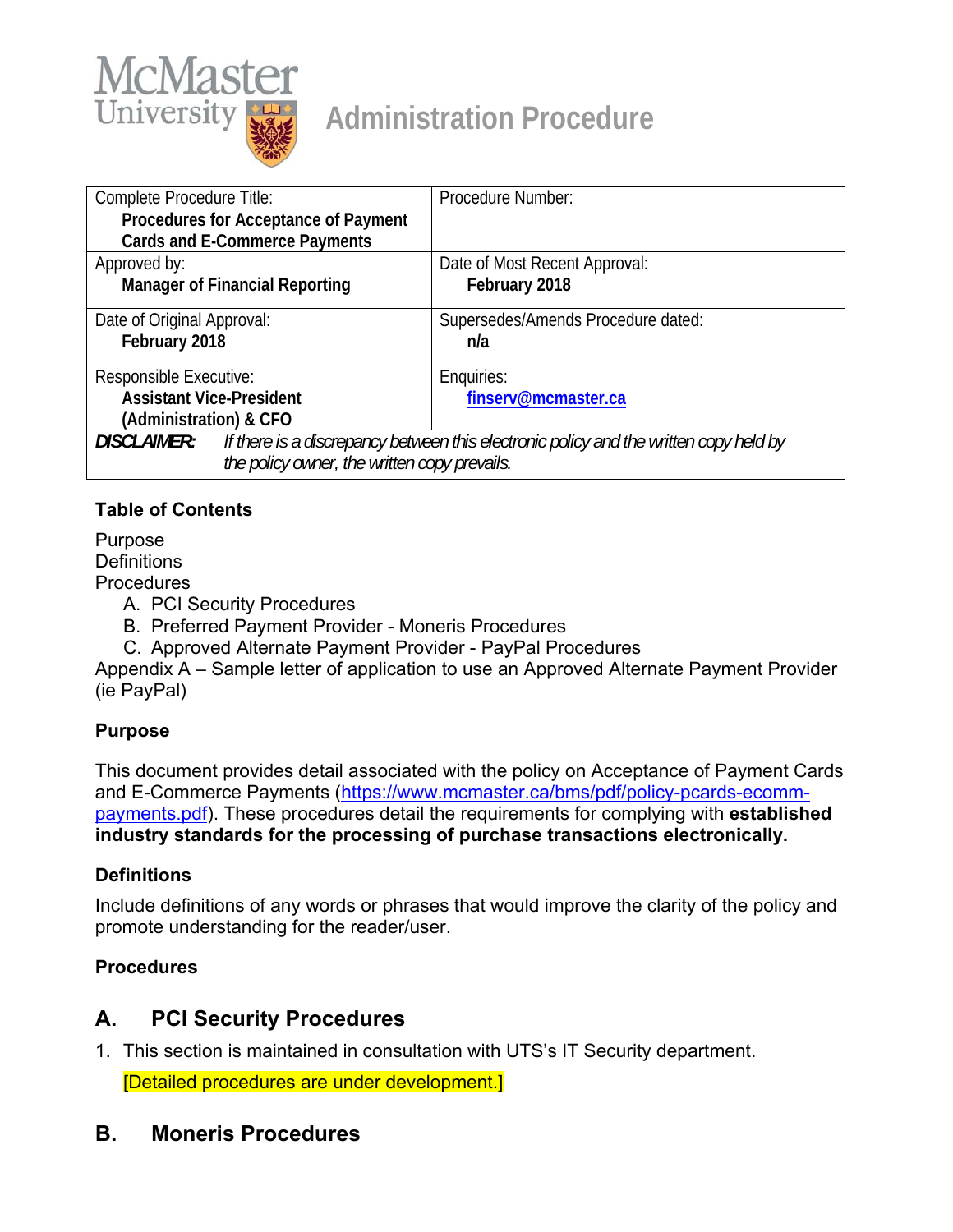1. Moneris is the University's contractually approved Preferred Payment Provider. In order to obtain a Moneris merchant number and begin processing Payment Card and eCommerce transactions Departments must complete and submit an application using the Payment Card Merchant Number Approval Form.

http://www.mcmaster.ca/bms/pdf/PCMA.pdf [Detailed procedures are under development.]

# **C. PayPal Procedures**

# **I. STEPS TO OBTAIN APPROVALS**

- 1. Once it is established that the product or service cannot be sold through the Preferred Payment Provider (currently Moneris), the department must collect sufficient information to assess if an Approved Payment Provider (such as PayPal) can be used as an alternative. The decision to proceed with an Approved Payment Provider will be made with approval from Financial Affairs and IT Security.
- 2. The department should send the initial request to the Information Security Officer (c-it-security@mcmaster.ca) and the Manager Financial Reporting (FinServ@McMaster.ca).
- 3. Financial Affairs will be the primary respondent, and will provide information on the costs of maintaining a PayPal account and receive confirmation from the department that they need an Approved Payment Provider instead of the Preferred Payment Provider. Financial Affairs and IT Security will provide guidance on the type of information needed to support the formal application.
- 4. The department must send the formal request, including the information supporting the need to use of the Approved Payment Provider (PayPal) to t Information Security Officer (c-it-security@mcmaster.ca) and the Manager Financial Reporting (FinServ@McMaster.ca). See Appendix A for a sample application.
- 5. Information Security Officer will assess the circumstance and information provided to determine if the Preferred Payment Provider can be used. IT Security may consult Moneris.
- 6. Approval will come through Financial Affairs, and will only be given after IT Security is convinced that the product or service cannot be sold through Moneris and Financial Affairs is comfortable with Department's plans for the receipts and reconciliation process.

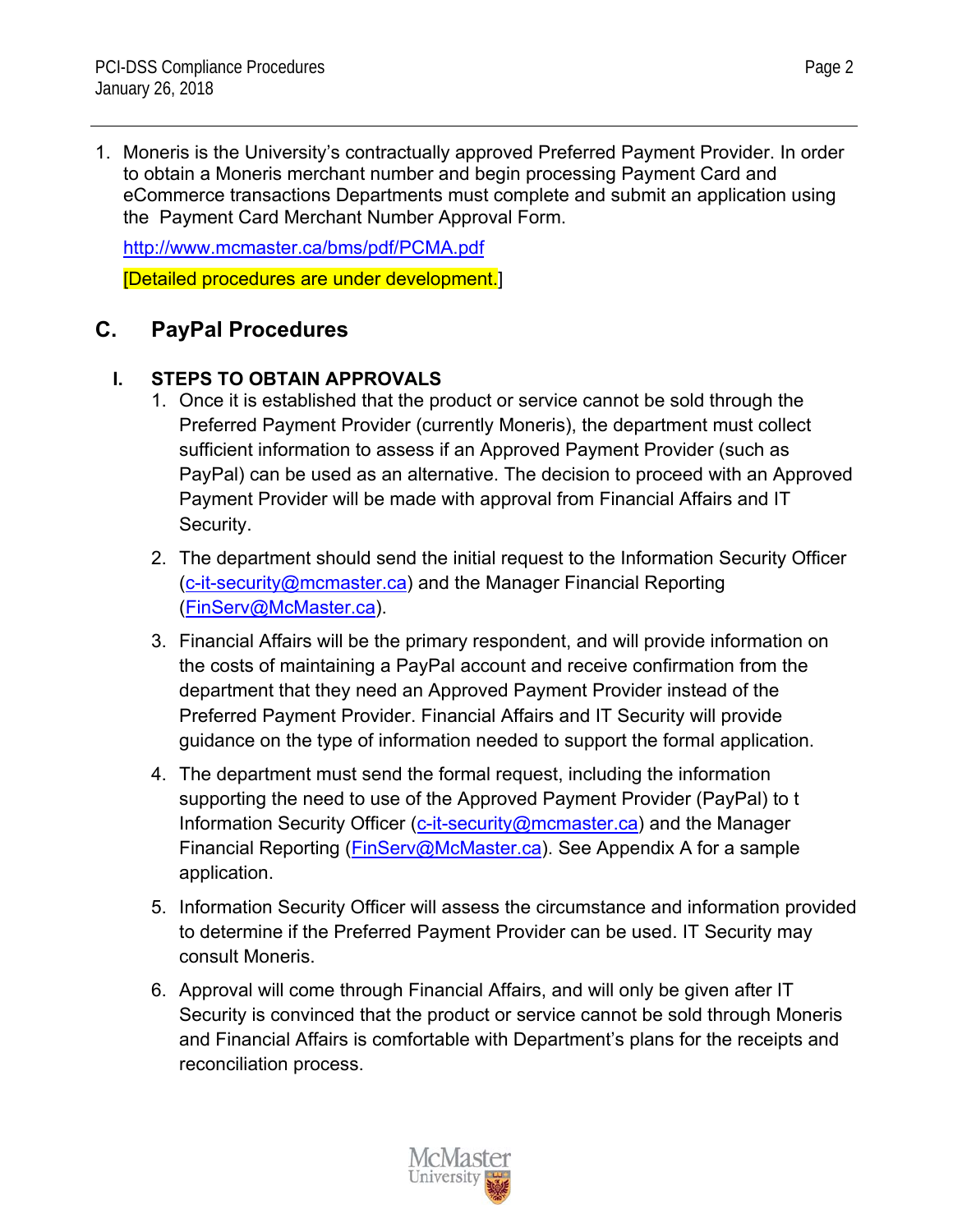**7.** The Manager Financial Reporting will keep the PCI-DSS Steering Committee informed of permissions granted to use Alternative Payment Providers such as PayPal.

# **II. STEPS TO CREATE PAYPAL ACCOUNT**

# *Department:*

- 1. Once approved to use Paypal, the PayPal account will be set up using the following steps
	- a. Obtain from UTS, a generic department email address to be used by more than one McMaster employee and easily transferred from one employee to another.
	- b. Go to the website www.PayPal.ca and click on signup.
	- c. Click on "Signup for business account" under "Business for people and businesses who want to receive payments".
	- d. Click on "Get Started" under "PayPal Payments Standard \$0/month".
	- e. This will take you to Signup for Business Account page. Enter the generic department email address, create a password and click continue.
	- f. Complete the section for business contact information (several pages) using the department's information. Check the boxes confirming your agreement and the "Agree and Continue" button
	- g. Enter details in account holder's information page. Check the checkboxes confirming your agreement and click the "Submit" button.
	- h. Once the account is set up, the department may add other secondary email addresses.
	- i. Link the university bank account to PayPal account (Profile, Business Setup, Account Setup) using the information provided by the Manager Financial Reporting. PayPal will send small transactions to confirm the bank account. Work with Financial Affairs to determine dollar amounts and enter these in to PayPal to finalize the bank account setup.
	- j. Set up "auto sweep" to have the daily balances transferred to the University bank account nightly (Profile, My Money, PayPal balance, More, AutoSweep)
- 2. Once the electronic registration is complete, the department must forward the following information to Financial Affairs
	- a. PayPal account details
	- b. Deposit account chart field



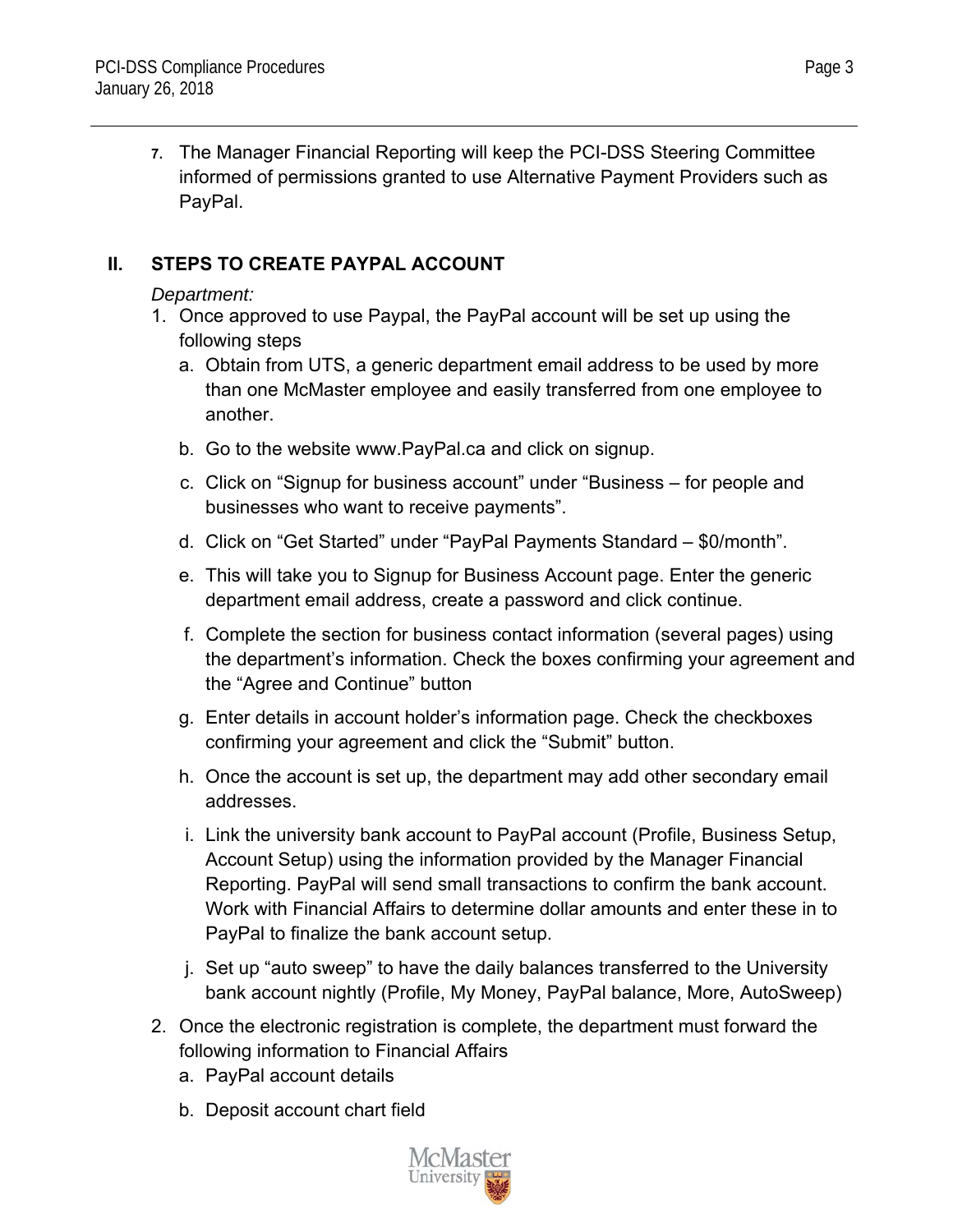- c. PayPal fee chart field
- d. PCI Levy for PayPal chart field

#### *Financial Affairs*

3. Once the Department has set up the electronic PayPal account, Financial Affairs will add the Department's PayPal account under umbrella of McMaster University's master PayPal account

# **III. INTERIM PAYPAL PROCEDURES**

A separate bank account has been created for PayPal transactions to simplify the process of recording and reconciling PayPal transactions. The new bank account called "*CIBC PayPal Deposit account*" is used to process transactions. Until the automated procedures are in place, **the department is responsible for transferring the funds for each days' transactions to McMaster University's bank account and for informing Student Accounts & Cashiers via an email to acctrec@mcmaster.ca.**

#### **1. Revenue - Department**

- a. It is the responsibility of the Department to reconcile the PayPal account, as well as to manage refunds and chargebacks.
- b. The Financial Affairs' Financial Coordinator will create the deposit as they receive emails from departments.

# **2. Accounting process - Student Accounts & Cashiers (SAC)**

- a. SAC will confirm the amount in the bank statement.
- b. SAC will prepare the daily journal entries in PeopleSoft General Ledger (GL), this entry will be based on the amount stated in the daily email from the department.
- c. SAC will first get a Deposit ID by entering the following information in Total and Payments Tabs of the Regular Deposit section located in the path: *Finance-Accounts Receivable-Payments-Online Payments-Regular Deposit*
	- i. Payment ID;
	- ii. Accounting date;
	- iii. Amount;
	- iv. Payment Sequence (Auto populated);
	- v. Currency (Auto populated);
	- vi. Rate Type (Auto populated);
	- vii. Exchange Rate (Auto populated) and;
	- viii. checking the box "Journal Directly"

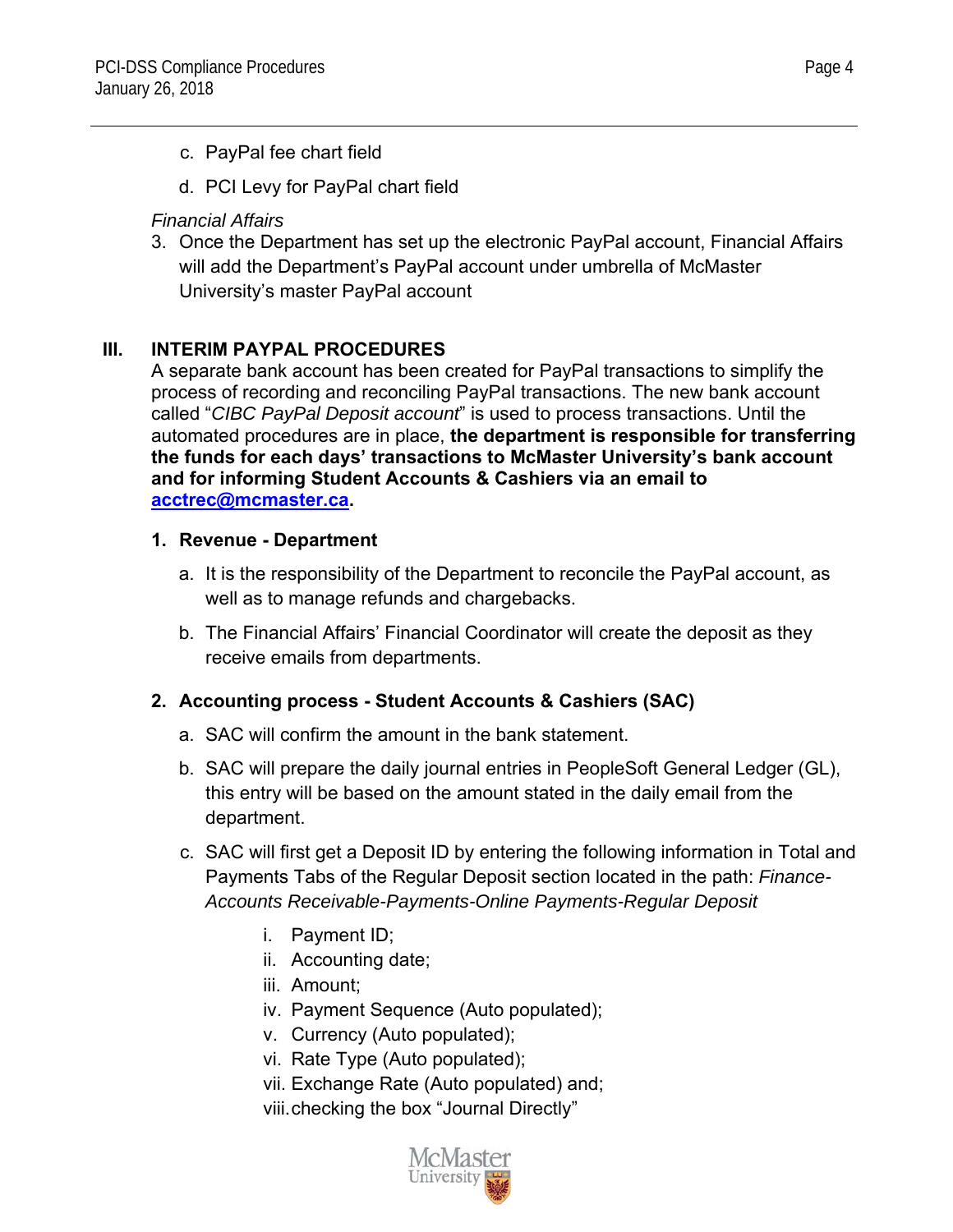- d. SAC will create the accounting entry by entering the following information in the Accounting Entries tab of Create Accounting Entries section located in the path: *Finance-Accounts Receivable-Payments-Direct Journal Payments-Create Accounting Entries*
	- i. GL Unit;
	- ii. Line amount;
	- iii. Currency;
	- iv. Account, Fund, Dept, and; Program
- e. The accounting entry will be as follows:

Dr PayPal Deposits account XXXXXXX Cr Departmental revenue account (s) XXXXXXX

#### **3. Bank account reconciliation Process - Financial Affairs**

a. Financial Affairs monitors the PayPal Deposit account receiving PayPal payments and prepares the bank reconciliation.

#### **4. PayPal Charges**

The following principles and procedures are to be adopted:

- a. All revenues should be recorded on the gross basis. Departments receive only the net amount in the bank account as PayPal fees are deducted before disbursement.
- b. The Department should set up its own criteria and document how to record the PayPal fees against its revenues. The department is responsible to ensure that revenues are recorded in accordance with Canadian accounting standards for not-for-profit organizations

# **5. Transactions and Refunds**

The following principles and procedures are to be adopted:

- a. The Department should set up its own criteria to approve refunds, including documenting the approval process. The department is responsible to ensure that its employees are trained in the transaction and refund procedures.
- b. Departments should maintain appropriate documents to support refund.
- c. All refunds should be processed through the same PayPal account.
- d. The deposit and transaction records must be reviewed by a person other than the person who prepared them. Ideally, this will be the department account holder.

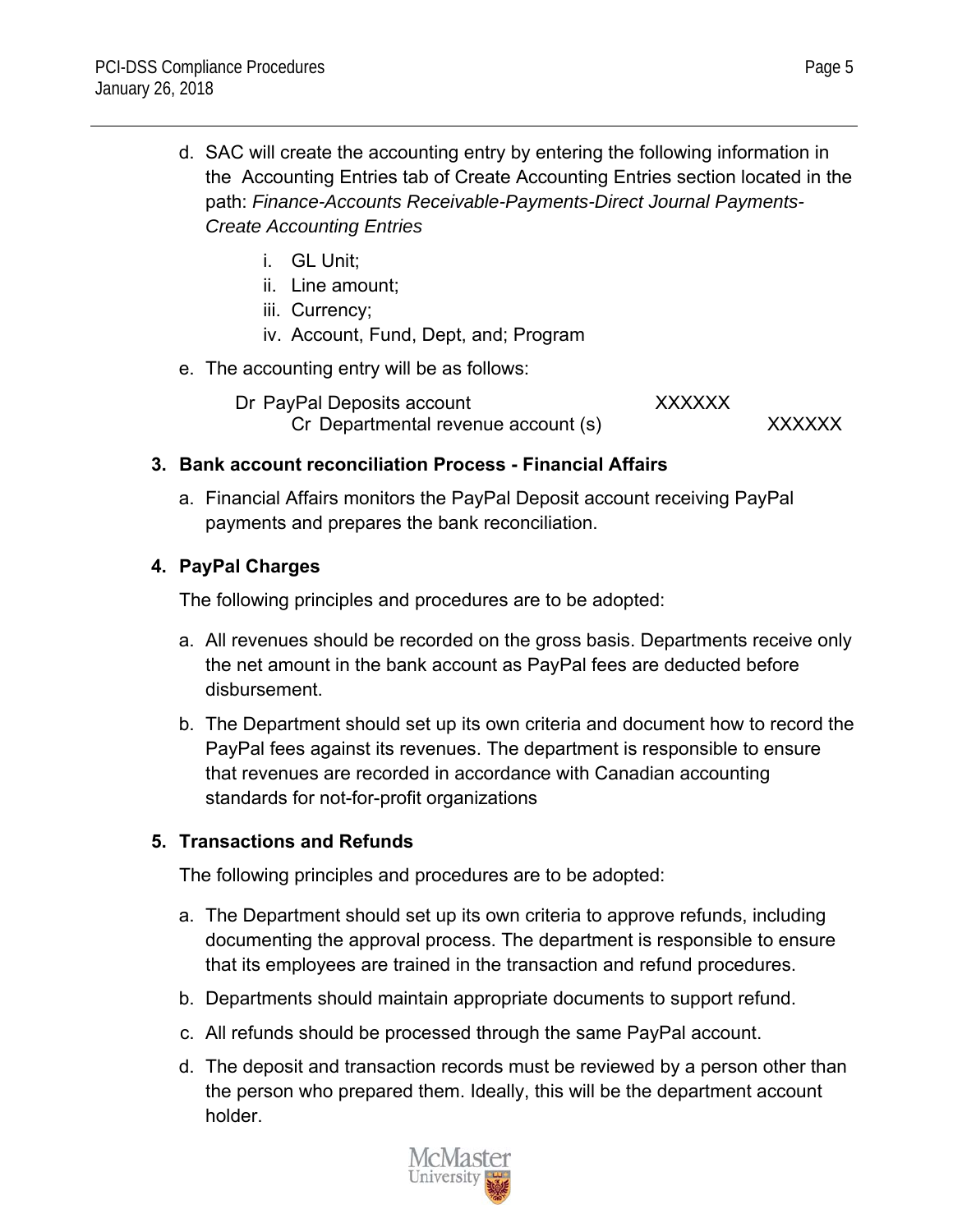# **6. PCI Levy for PayPal - Financial Affairs**

- a. At the time of account setup, Financial Affairs will journal entry the approved fee for PayPal setups to the chart field provided by the department, based on the rates set by the PCI-DSS Steering Committee.
- b. Each year, usually in April, Financial Affairs creates a journal entry to charge the approved annual PCI Levy to all departments which process payment cards. PayPal accounts are included in the list of accounts that will be charged, based on the rates determined by the PCI-DSS Steering Committee.

# **Related Links**

• PCI-DSS Policy *https://www.mcmaster.ca/bms/pdf/policy-pcards-ecomm-payments.pdf*